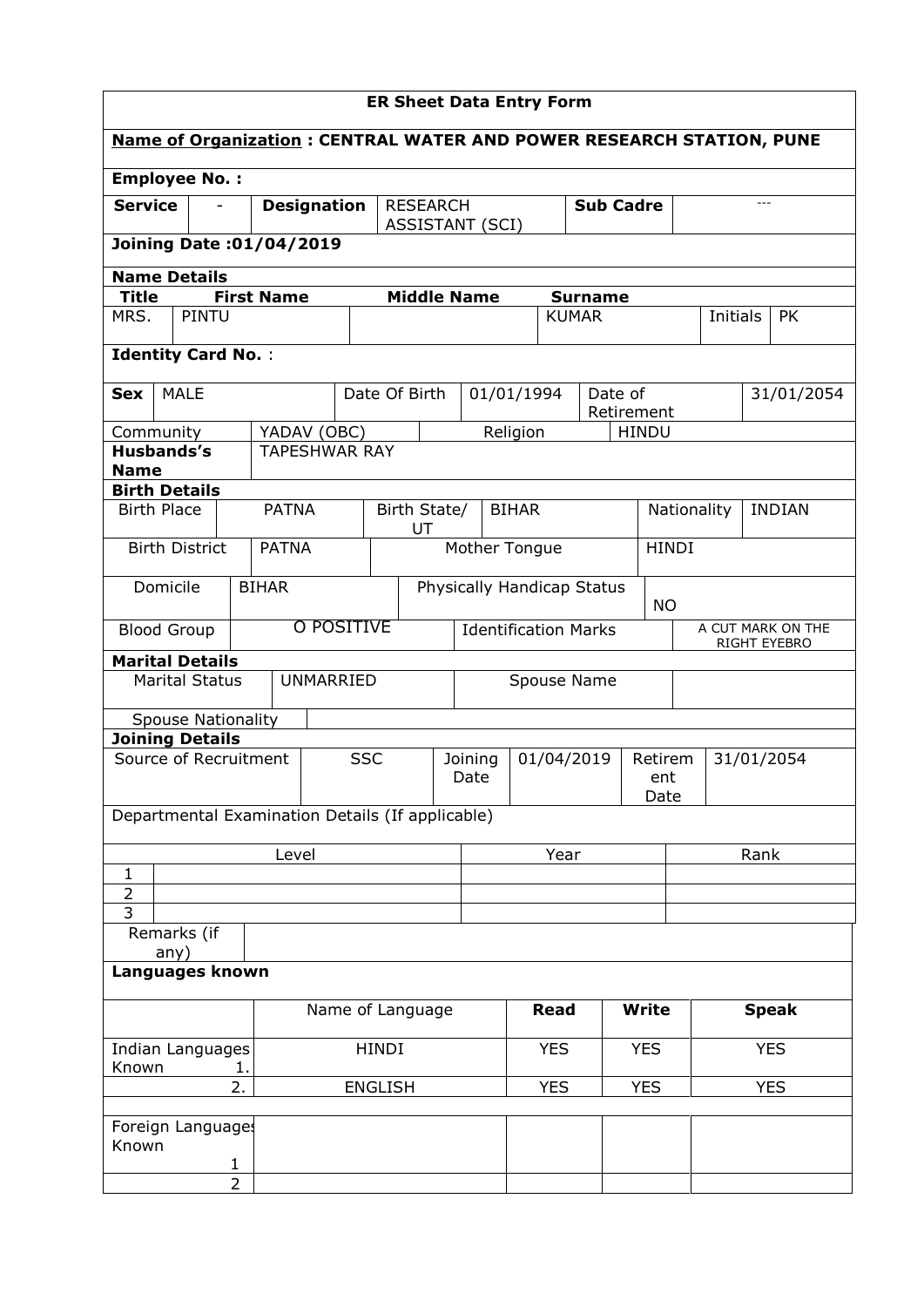| 3                      |                    |  |  |      |          |  |
|------------------------|--------------------|--|--|------|----------|--|
|                        |                    |  |  |      |          |  |
| <b>Address Details</b> |                    |  |  |      |          |  |
| Permanent              |                    |  |  |      | City     |  |
| Address                |                    |  |  |      |          |  |
|                        |                    |  |  |      |          |  |
|                        | State/UT           |  |  |      | Pin code |  |
| <b>Present Contact</b> |                    |  |  | City |          |  |
| Address                |                    |  |  |      |          |  |
|                        |                    |  |  |      |          |  |
|                        | State/UT           |  |  |      | Pin Code |  |
|                        | Phone (Off)        |  |  |      | Fax      |  |
|                        |                    |  |  |      |          |  |
|                        | Phone (Res)        |  |  |      | Mob No   |  |
|                        | E-Mail (Mandatory) |  |  |      |          |  |
|                        |                    |  |  |      |          |  |

## Details of deputation (if applicable)

| Name of the Office | Post held at that<br>time in parent office | Name of post<br>selected for)<br>deputation | Period of deputation |      |  |
|--------------------|--------------------------------------------|---------------------------------------------|----------------------|------|--|
|                    |                                            |                                             | Since                | From |  |
|                    |                                            |                                             |                      |      |  |

# Details of Foreign Visit

| SI.<br>No. | Place of Visit | Date of<br>visit | Post held at<br>that time | Whether it<br>is a<br>personal or<br>official visit | Details of visit |
|------------|----------------|------------------|---------------------------|-----------------------------------------------------|------------------|
|            |                |                  |                           |                                                     |                  |

# Transfer/Posting Detail (if applicable)

| Place | Period of posting        |      |  |  |  |  |
|-------|--------------------------|------|--|--|--|--|
|       | Since                    | From |  |  |  |  |
|       |                          |      |  |  |  |  |
| -     |                          |      |  |  |  |  |
|       |                          |      |  |  |  |  |
|       | $\overline{\phantom{0}}$ | -    |  |  |  |  |
| -     |                          |      |  |  |  |  |

| Qualification (Use extra photocopy sheets for multi qualifications, experience, training, awards details) |            |                  |  |  |  |  |  |  |  |
|-----------------------------------------------------------------------------------------------------------|------------|------------------|--|--|--|--|--|--|--|
| Qualification                                                                                             | Discipline | Specialization 1 |  |  |  |  |  |  |  |